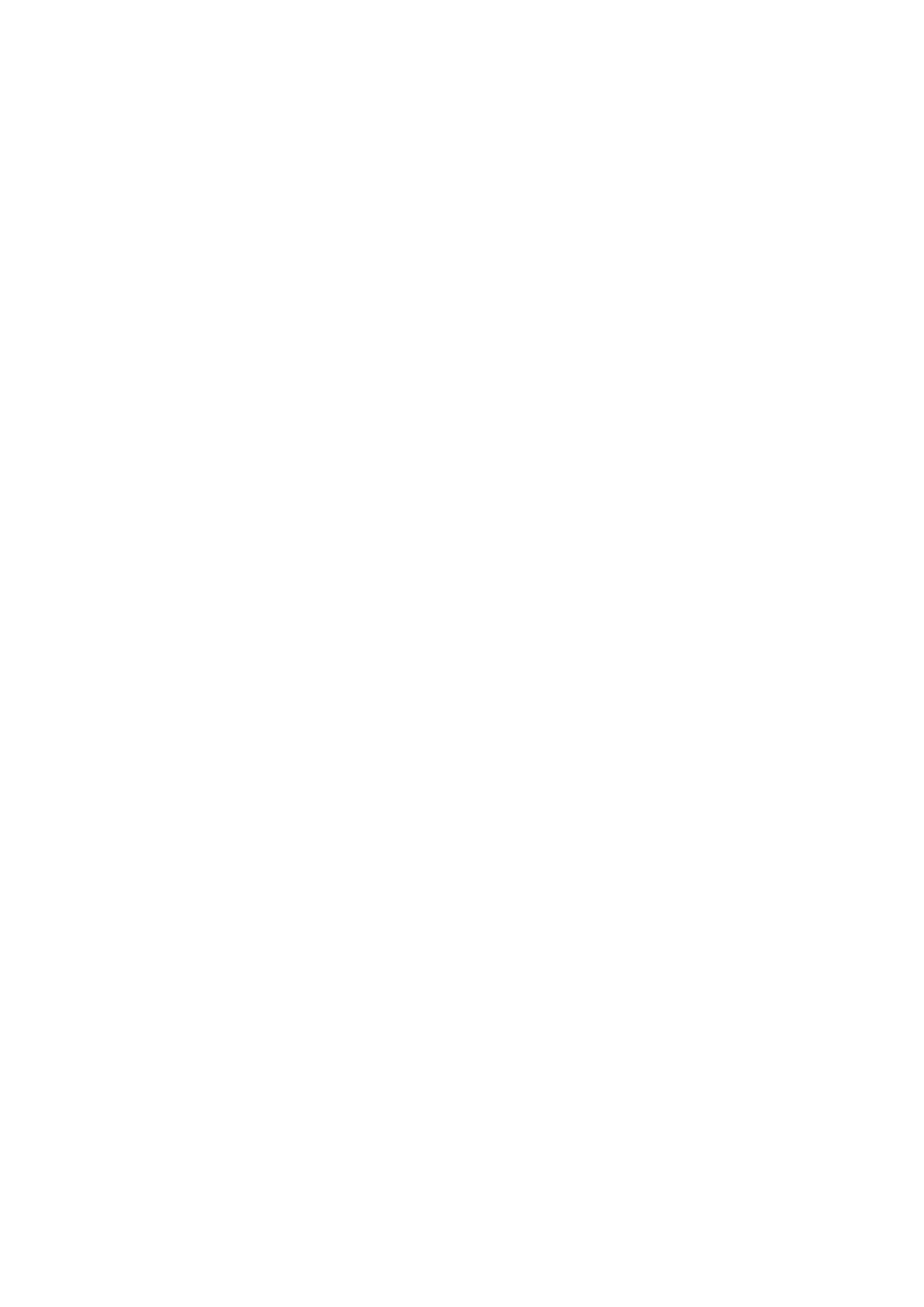

# **Risk Management Plan**

**May 2018**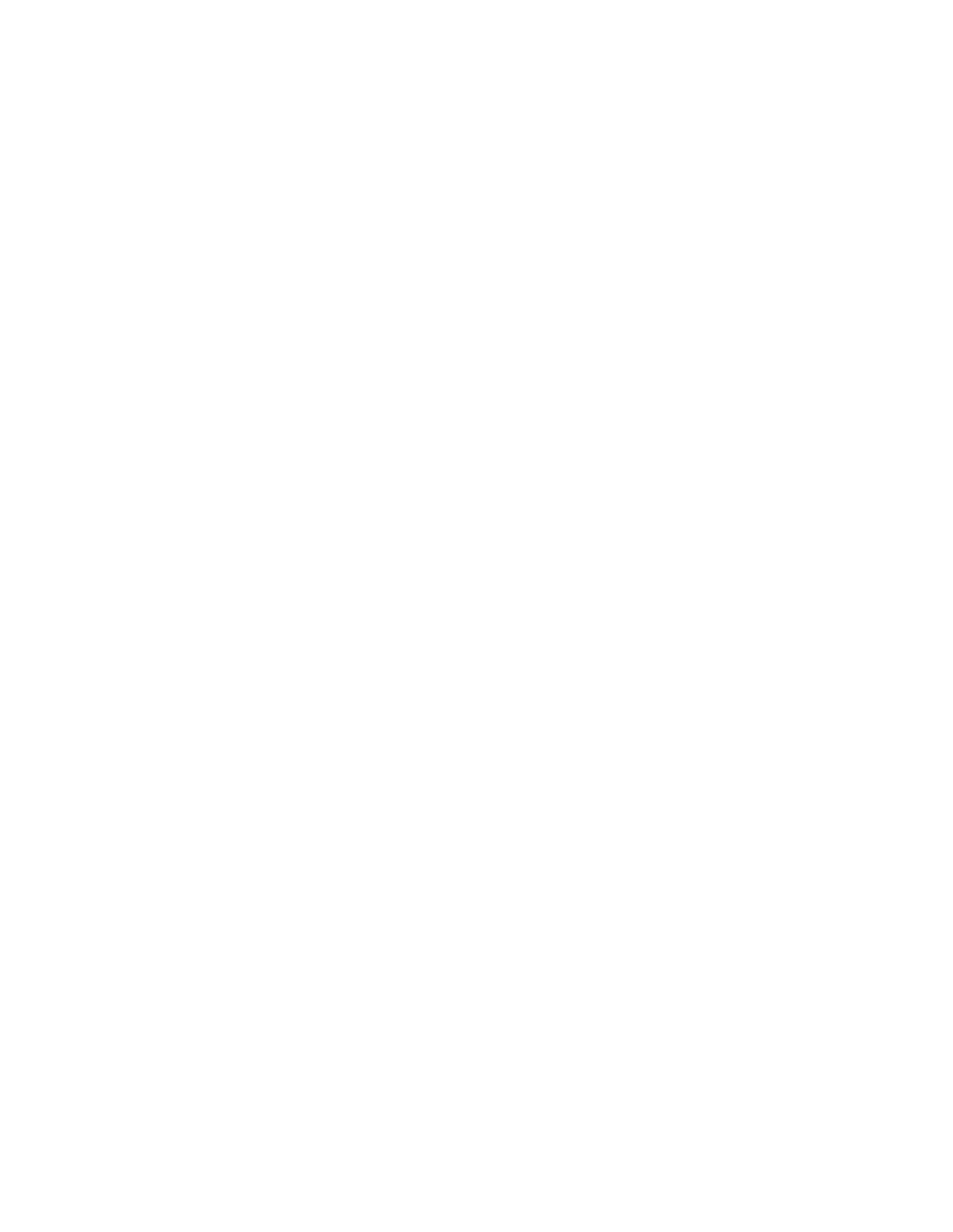# Contents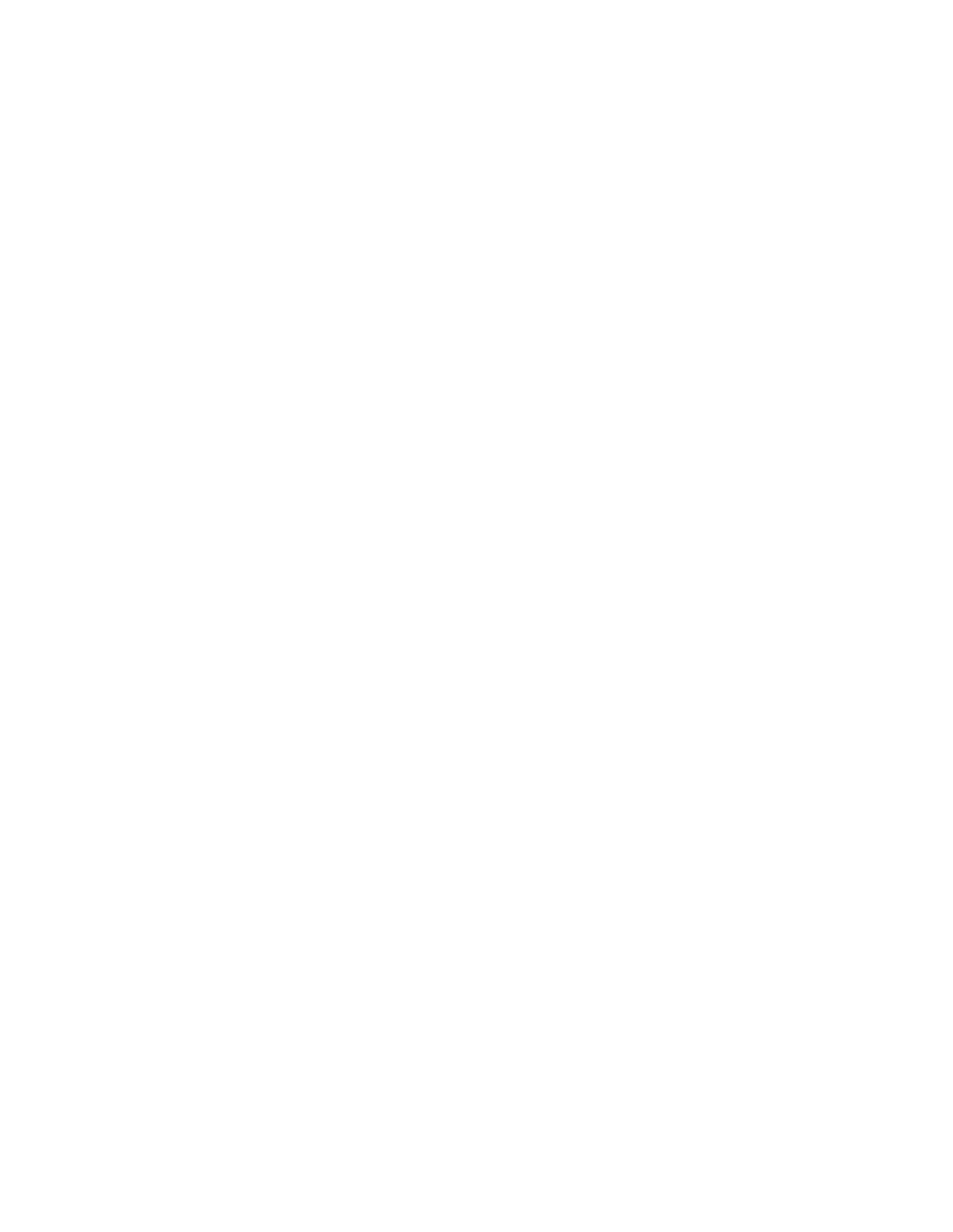#### <span id="page-6-0"></span>**1. Risk management arrangements within Scotland Excel**

- 1.1 The organisation has implemented a range of standard procedures in keeping with the it's risk management strategy. This includes adoption of the risk management process and the standardised risk matrix for analysis and evaluation of risk.
- 1.2 The review of the Risk Register is carried out by the Senior Management Team and the top 5 risks are reported quarterly to the appropriate governance committee of Scotland Excel.
- 1.3 The Senior Management Team will review the register on a monthly basis. However, managers will bring to the attention of the group a new risk or significant change in an existing risk this will be circulated within the Senior Management Team with immediate effect.

#### <span id="page-6-1"></span>**2. Report on corporate risk management objectives**

- 2.1. To ensure that risks are identified and effectively managed Scotland Excel has put in place a range of measures and processes. These include:
	- The Senior Management team owns and regularly reviews the risk register reporting on it to the governance committee of elected members.
	- By carrying out regular review of the register and the process of review ensure that the risk management policy and strategy remain fit for purpose, providing a consistent approach to risk management and increasing its effectiveness.
	- Ensuring that staff are equipped and supported to identify and manage risk in their area.
	- The organisation ensures that it has effective arrangements in place for managing risks in partnerships.
	- Ensuring that the management of risk contributes to achieving positive outcomes for the organisation including encouraging innovation and identifying new opportunities.

#### <span id="page-6-2"></span>**3. Current internal and external business context for the organisation**

- 3.1. The Scotland Excel Senior Management Team (SMT) participated in dedicated sessions, facilitated by Renfrewshire Council's Risk Manager to explore the organisation's current risk landscape and agree the key risks that should feature in the organisation's strategic risk register.
- 3.2. As a basis for establishing the strategic risk register, the SMT considered the organisation's key business priorities and perceived significant challenges to achieving these:
	- Supporting the delivery of better and more effective public services
	- Being sustainable in everything we do.
	- Placing customers at the heart of our business.
- 3.3. Becoming the partner of choice for delivering shared services. Focus was then given to the organisation's current external business environment: immediate matters of importance as well as those that may be on the horizon. In particular, the SMT considered the following:
	- POLITICAL CONTEXT
		- $\circ$  Health and social care integration joint bodies as new legal entities who may procure through other means and not access Scotland Excel contracts
		- oThe potential impact that all future local and national elections may have.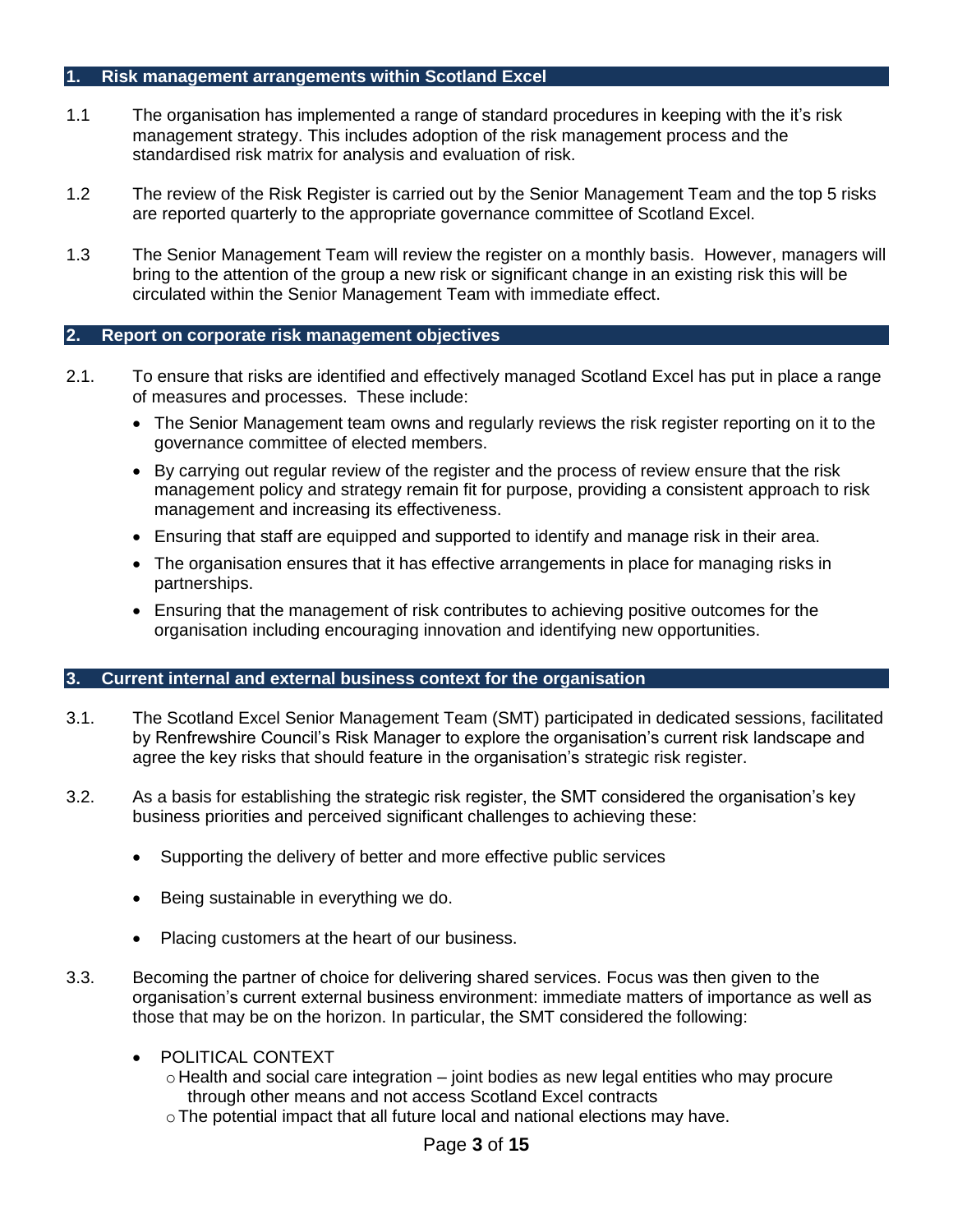- ECONOMIC CONTEXT
	- $\circ$  The increasing focus on public sector procurement as a driver of economic benefits and the relationship between procurement and the local economic agenda
	- oFinancial pressures and budget cuts in member councils
	- $\circ$  Financial (and other) factors impacting on resilience of suppliers potential for provider failure/ business continuity risk
- SOCIAL CONTEXT
	- o The increasing focus on public sector procurement as a driver of social benefits
- TECHNICAL CONTEXT
	- $\circ$  Complexities of certain new markets and matching in-house capacity/ capability
	- o Scotland's Digital Future/ delivery of Public Services strategy and the Local Government Information and Communication Technology (ICT) strategy – access in local communities. – Opportunity.
- LEGISLATIVE CONTEXT:
	- oChanges to EU and UK procurement legislation
	- $\circ$  Personalisation and self-directed support legislation (individual choice) risk in terms of the contract and additionally governance, in terms of how Scotland Excel supports member councils
- ENVIRONMENTAL CONTEXT  $\circ$  The increasing focus on public sector procurement as a driver of environmental benefits
- 3.4. Further to the above, the SMT also gave consideration to the current internal business environment: matters of importance identified in relation to internal priorities or challenges, or feedback/ performance:
	- Data integrity systems and management information requirements to support future activities, future decisions and the transformation programme
	- Financial integrity and stability funding/ rebates
	- Exploring new markets/ developing new contracts with related reputational impact in how these are handled by the organisation
	- Feedback from the Scotland Excel customer surveys managing customer expectations/ demonstrating value and outcomes achieved – to be the provider of choice
	- Outputs from the Audit Scotland review of procurement in Local Government
	- Opportunities for growing the current shared services model to include the delivery of additional contract areas and value add services
	- Workforce planning needs turnover and the availability of skilled and experienced resources
	- Trends in relation to complaints, incidents/ near misses, claims and insurance information
	- Internal business continuity arrangements in respect of loss of staff, power/ systems, facilities

#### <span id="page-7-0"></span>**4. The risk register**

- 4.1. The risk register is shown in detail in Appendix 1.
- 4.2. The organisation's top five risks (in terms of Risk Evaluation) are: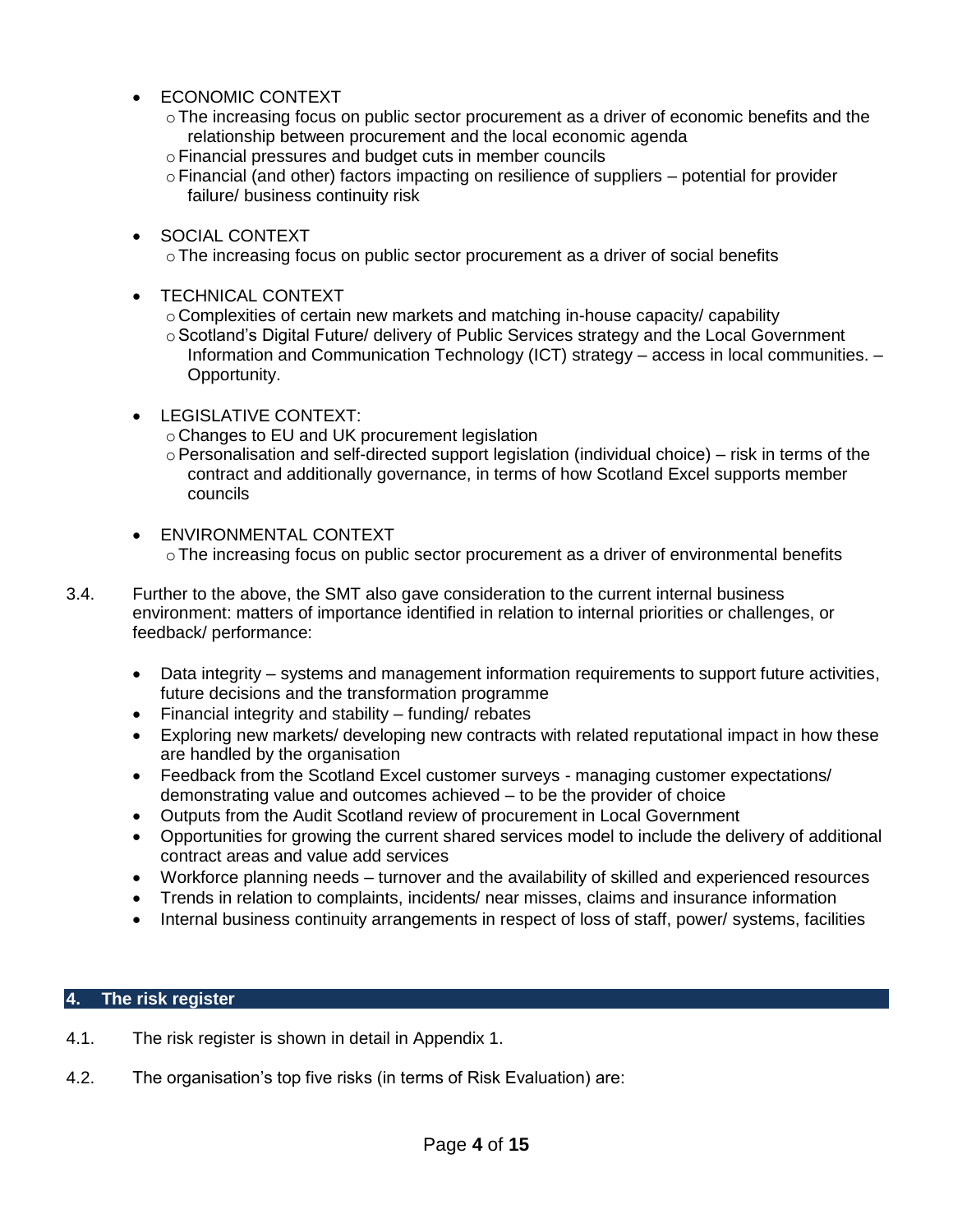| Rank          | Ref             | <b>Risk Description</b>                                                                                                                                                                   | <b>Risk</b> |
|---------------|-----------------|-------------------------------------------------------------------------------------------------------------------------------------------------------------------------------------------|-------------|
|               | R <sub>15</sub> | Political change impacts upon the governance of Scotland<br>Excel and may change the emphasis of its future delivery.                                                                     | 25          |
| $\mathcal{P}$ | R <sub>2</sub>  | Scotland Excel fails to exploit potential new markets and<br>opportunities to expand the contract portfolio securing savings<br>and benefits for stakeholders.                            | 20          |
| 3             | R <sub>11</sub> | There are a range of factors in the organisation's business<br>context that if not addressed effectively could impact on the<br>longer term sustainability of Scotland Excel              | 20          |
| 4             | R <sub>12</sub> | Scotland Excel encounters problems in recruiting and retaining<br>staff of suitable skill, quality and experience to meet the agreed<br>contract delivery schedule.                       | 20          |
| 5             | R <sub>14</sub> | Scotland Excel does not adequately prepare for a range of<br>scenarios to ensure business continuity then there is a risk of<br>service disruption with associated impact to stakeholders | 20          |

The top risks once control measures are applied are:

| Rank          | Ref             | <b>Risk Description</b>                                                                                                                                                                                                        | <b>Risk</b> |
|---------------|-----------------|--------------------------------------------------------------------------------------------------------------------------------------------------------------------------------------------------------------------------------|-------------|
|               | R <sub>15</sub> | Political change impacts upon the governance of Scotland<br>Excel and may change the emphasis of its future delivery.                                                                                                          | 20          |
| $\mathcal{P}$ | R4              | Stakeholders expect that as a CoE Scotland Excel must be<br>aware of and ready for political or other external changes and<br>the impact of these. Failure to do so will compromise the<br>relationship with our stakeholders. | 15          |
| 3             | R <sub>5</sub>  | The failure of a service provider could have significant<br>implications for service provision within member council areas.                                                                                                    | 15          |
| 4             | R <sub>11</sub> | There are a range of factors in the organisation's business<br>context that if not addressed effectively could impact on the<br>longer term sustainability of Scotland Excel                                                   | 15          |
| 5             | R <sub>12</sub> | Scotland Excel encounters problems in recruiting and retaining<br>staff of suitable skill, quality and experience to meet the<br>agreed contract delivery schedule.                                                            | 15          |
| 6             | R <sub>14</sub> | Scotland Excel does not adequately prepare for a range of<br>scenarios to ensure business continuity then there is a risk of<br>service disruption with associated impact to stakeholders                                      | 15          |

- 4.3. The planned risk treatment activity going into this year, which is required to further control of reduce the risks is included within the register in Appendix 1.
- 4.4. Strategic risks will be reported on a 6 monthly basis to the Executive Sub Committee.
- 4.5. As a minimum, the Senior Management Team will review the entire strategic risk register on a quarterly basis.
- 4.6. Individual SMT members will as a matter of course throughout the year, bring to the SMT for collective consideration any local (contract specific or operational) risks that may require escalation to the strategic risk register.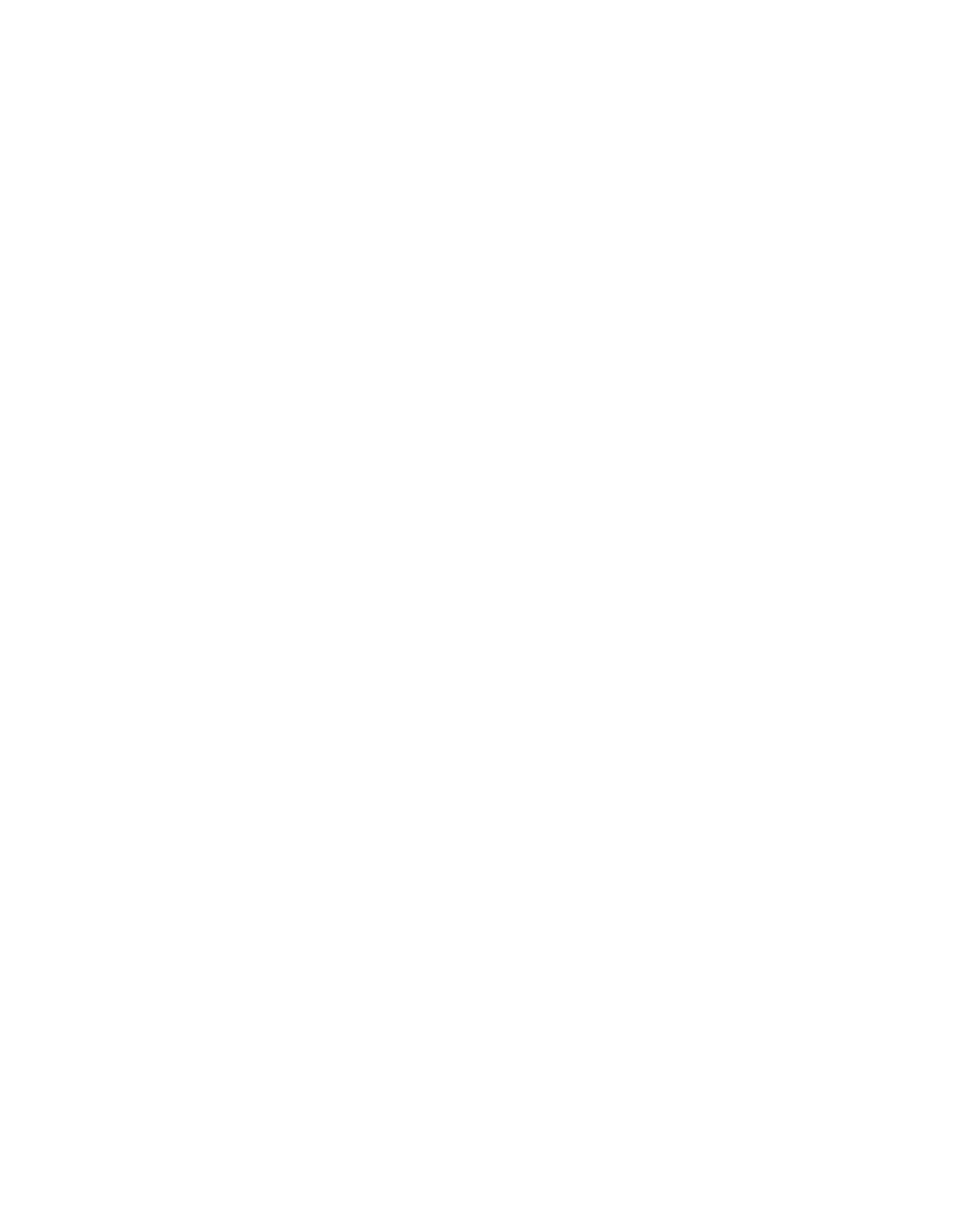<span id="page-10-0"></span>

| Appendix 1:                                                                                                                                                                                                                                                                                                                                     |                                                                                                                                                                                                                                                               |                    |                                                                                                                                                                                                                                                                                                                                                                                                                                                                                                                                                                                                                                                             |                |                           |                   |                                |                 |
|-------------------------------------------------------------------------------------------------------------------------------------------------------------------------------------------------------------------------------------------------------------------------------------------------------------------------------------------------|---------------------------------------------------------------------------------------------------------------------------------------------------------------------------------------------------------------------------------------------------------------|--------------------|-------------------------------------------------------------------------------------------------------------------------------------------------------------------------------------------------------------------------------------------------------------------------------------------------------------------------------------------------------------------------------------------------------------------------------------------------------------------------------------------------------------------------------------------------------------------------------------------------------------------------------------------------------------|----------------|---------------------------|-------------------|--------------------------------|-----------------|
|                                                                                                                                                                                                                                                                                                                                                 |                                                                                                                                                                                                                                                               |                    | <b>Risk Register</b>                                                                                                                                                                                                                                                                                                                                                                                                                                                                                                                                                                                                                                        |                |                           |                   |                                |                 |
| <b>Context</b>                                                                                                                                                                                                                                                                                                                                  | <b>Risk Statement</b>                                                                                                                                                                                                                                         | <b>Owned</b><br>by | <b>Current Risk Control Measures</b>                                                                                                                                                                                                                                                                                                                                                                                                                                                                                                                                                                                                                        | Likelihood     | Impact                    | <b>Evaluation</b> | <b>Residual</b><br><b>Risk</b> | <b>Movement</b> |
| REF: Risk 1<br>Title Members Resign<br>Context:<br>(1) There is less opportunity to<br>show significant savings<br>from second and third<br>generation contracts<br>(2) As demonstrated with<br>COSLA councils can serve<br>notice and leave the<br>organisation<br>(3) An example of this is<br>some councils not<br>participating in the NCHC | Membership of<br>Scotland Excel is<br>optional for<br>Councils. The risk is<br>that Councils decide<br>not to renew<br>membership of<br>Scotland Excel.<br>Scotland Excel must<br>be alert to this and<br>the impact of any<br>council leaving<br>membership. | JW                 | • The Director has undertaken and will continue a<br>programme of meetings with Directors of Finance in<br>Councils to ensure awareness of Scotland Excel and<br>the financial benefits to councils.<br>• Engagement with CIPFA to ensure that there is<br>awareness and understanding of Scotland Excel and<br>the benefits of fully engaging are clearly<br>communicated to executives in member councils.<br>• Competitor analysis is providing a clear<br>understanding of our unique selling propositions<br>• Scotland Excel has developed a model to plan and<br>support effective engagement between the Executive<br>Team and senior stakeholders. |                | 5                         | 15                | 10                             |                 |
| <b>Action Ref</b>                                                                                                                                                                                                                                                                                                                               | <b>Linked Actions</b>                                                                                                                                                                                                                                         |                    | <b>Latest Notes</b>                                                                                                                                                                                                                                                                                                                                                                                                                                                                                                                                                                                                                                         | Assigned<br>to | <b>Due</b><br><b>Date</b> | <b>Status</b>     |                                |                 |
|                                                                                                                                                                                                                                                                                                                                                 |                                                                                                                                                                                                                                                               |                    | The control measures of the organisation have<br>reduced the likelihood of this risk. (3 to 2)                                                                                                                                                                                                                                                                                                                                                                                                                                                                                                                                                              |                |                           |                   |                                |                 |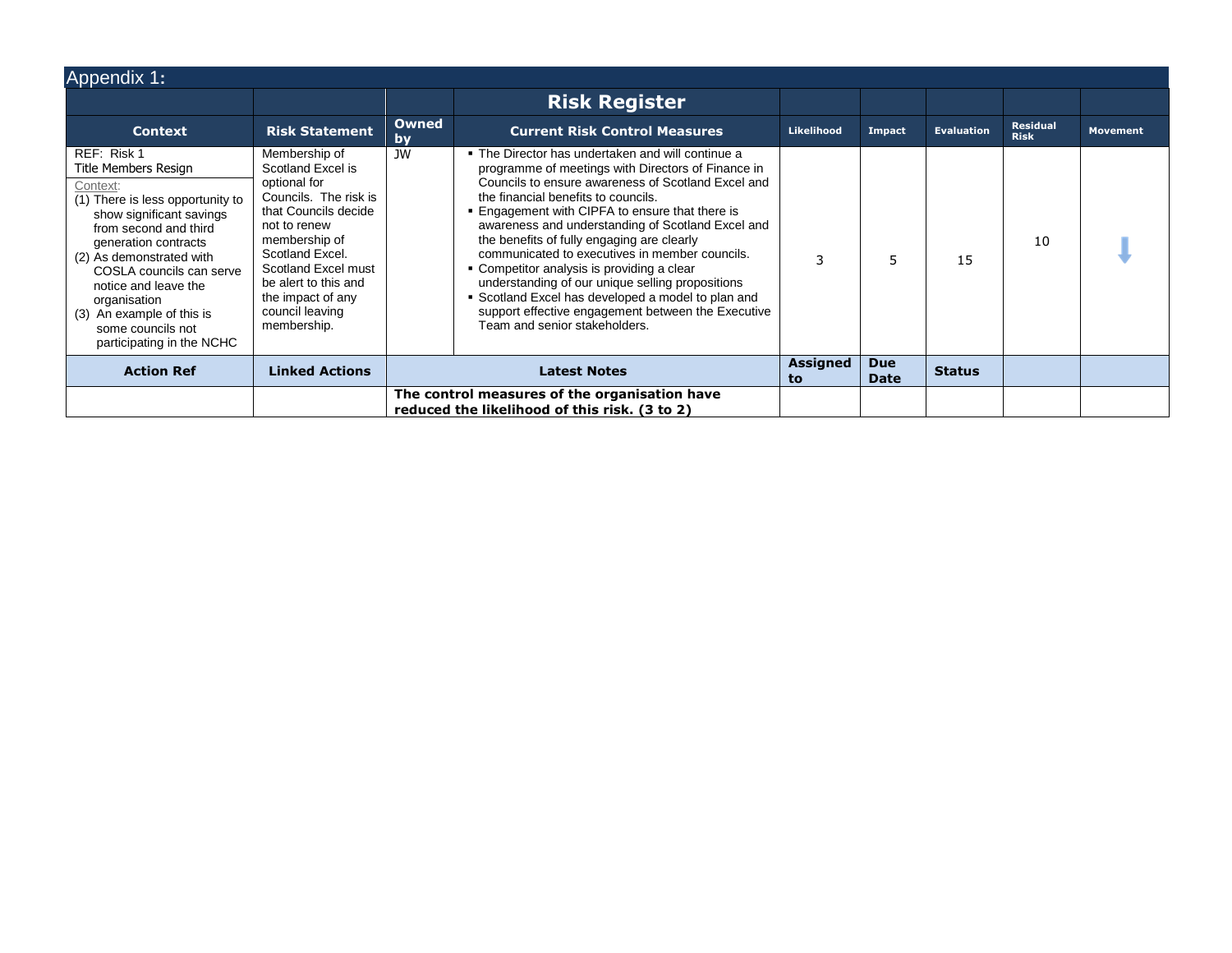|                                                                                                                                                                                                                                                                                                                                                                                                            | <b>Risk Statement</b>                                                                                                                                            | <b>Owned</b>        | <b>Current Risk Control Measures</b>                                                                                                                                                                                                                                                                                                                                                                                                                                                                                                                                                                                                                                                                                                                                                                                                                                                                                                                                                                                                                                                                                                                                                                                                                                          | <b>Likelihood</b>     | Impact                    | Evaluation    | <b>Residual</b><br><b>Risk</b> | <b>Movement</b> |
|------------------------------------------------------------------------------------------------------------------------------------------------------------------------------------------------------------------------------------------------------------------------------------------------------------------------------------------------------------------------------------------------------------|------------------------------------------------------------------------------------------------------------------------------------------------------------------|---------------------|-------------------------------------------------------------------------------------------------------------------------------------------------------------------------------------------------------------------------------------------------------------------------------------------------------------------------------------------------------------------------------------------------------------------------------------------------------------------------------------------------------------------------------------------------------------------------------------------------------------------------------------------------------------------------------------------------------------------------------------------------------------------------------------------------------------------------------------------------------------------------------------------------------------------------------------------------------------------------------------------------------------------------------------------------------------------------------------------------------------------------------------------------------------------------------------------------------------------------------------------------------------------------------|-----------------------|---------------------------|---------------|--------------------------------|-----------------|
| <b>Context</b><br>REF: Risk 2<br>Title: Failure to Grow Portfolio<br>Context:<br>(1) Failure to horizon scan to<br>identify new markets/<br>commodity shifts<br>(2) Failure to deliver on<br>priorities identified by<br>member councils at<br>commercial UIGs<br>(3) Failure to explore viability<br>of new markets<br>(4) Need to match in-house<br>capability and capacity to<br>respond to new markets | Scotland Excel fails to<br>exploit potential new<br>markets and<br>opportunities to<br>expand the contract<br>portfolio securing<br>savings for<br>stakeholders. | bv<br><b>HC</b>     | Horizon scanning to help to identify market<br>development opportunities earlier and give the<br>organisation longer to plan for capability/capacity<br>• Commercial UIG/Steering Group provides platform<br>for prioritising new market development<br>opportunities, (e.g. discussion and agreement on<br>how we strike a balance between their<br>requirements and our capacity/capability)<br>• Workforce planning - anticipate requirements in<br>over the long term and investigate how we can fund<br>recruitment of new staff or up skill existing staff<br>• Secondments from expert partners, for example<br>SEEMIS and the Digital Office Contract governance<br>arrangements mitigate some risk on capability, (i.e.<br>opportunity to identify issues before a tender goes<br>to market)<br>• Currently the contract pipeline is full and for<br>requests that have come for specific work we have<br>requested separate and additional funding. An<br>example of this is the National Care Home<br>Contract.<br>• Partnering with Crown Commercial Services has<br>also added capacity and has been successful.<br>• Development of category strategies with 2-3 year<br>plan to enable opportunity to consolidate contracts<br>and create additional capacity. | 4                     | 5                         | 20            | 16                             |                 |
| <b>Action Ref</b>                                                                                                                                                                                                                                                                                                                                                                                          | <b>Linked Actions</b>                                                                                                                                            | <b>Latest Notes</b> |                                                                                                                                                                                                                                                                                                                                                                                                                                                                                                                                                                                                                                                                                                                                                                                                                                                                                                                                                                                                                                                                                                                                                                                                                                                                               | <b>Assigned</b><br>to | <b>Due</b><br><b>Date</b> | <b>Status</b> |                                |                 |
|                                                                                                                                                                                                                                                                                                                                                                                                            |                                                                                                                                                                  |                     | The control measures of the organisation have                                                                                                                                                                                                                                                                                                                                                                                                                                                                                                                                                                                                                                                                                                                                                                                                                                                                                                                                                                                                                                                                                                                                                                                                                                 |                       |                           |               |                                |                 |
|                                                                                                                                                                                                                                                                                                                                                                                                            |                                                                                                                                                                  |                     | reduced the impact of this risk. (5 to 4)                                                                                                                                                                                                                                                                                                                                                                                                                                                                                                                                                                                                                                                                                                                                                                                                                                                                                                                                                                                                                                                                                                                                                                                                                                     |                       |                           |               |                                |                 |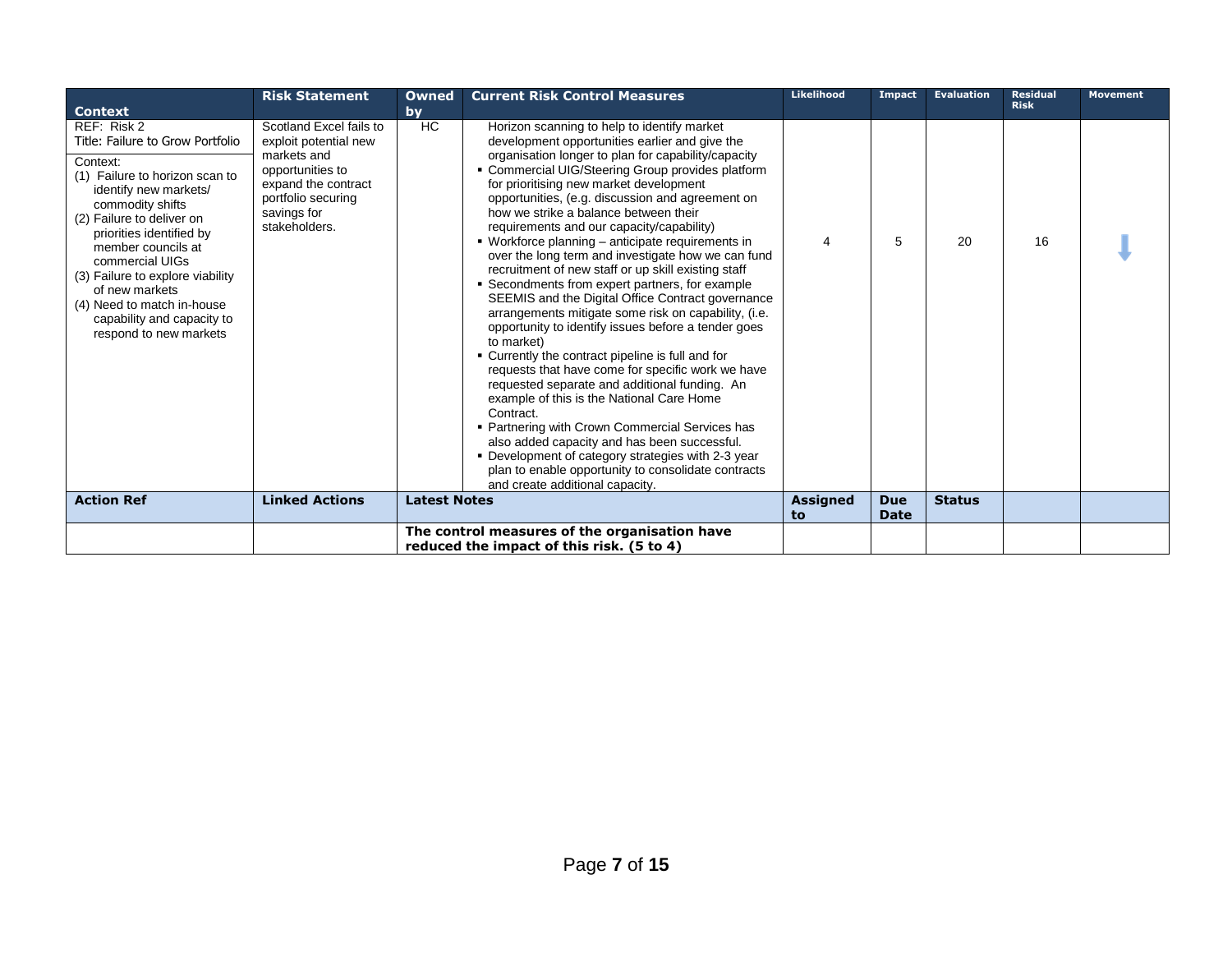| <b>Context</b>                                                                                                                                                                                                                                                                                                                                                                                                                    | <b>Risk Statement</b>                                                                                                                      | Owned<br>by         | <b>Current Risk Control Measures</b>                                                                                                                                                                                                                                                                                                                                                                                                                                                                                                                                                                                                                                                                                                                                                                                                   | Likelihood            | Impact                    | <b>Evaluation</b> | <b>Residual</b><br><b>Risk</b> | <b>Movement</b> |
|-----------------------------------------------------------------------------------------------------------------------------------------------------------------------------------------------------------------------------------------------------------------------------------------------------------------------------------------------------------------------------------------------------------------------------------|--------------------------------------------------------------------------------------------------------------------------------------------|---------------------|----------------------------------------------------------------------------------------------------------------------------------------------------------------------------------------------------------------------------------------------------------------------------------------------------------------------------------------------------------------------------------------------------------------------------------------------------------------------------------------------------------------------------------------------------------------------------------------------------------------------------------------------------------------------------------------------------------------------------------------------------------------------------------------------------------------------------------------|-----------------------|---------------------------|-------------------|--------------------------------|-----------------|
| REF: Risk 3<br>Title: Failure to Develop and<br>Diversify<br>Context:<br>Failure to horizon scan to<br>(1)<br>identify new markets,<br>requirements or<br>opportunities<br>Ensuring that priorities<br>(2)<br>identified by member<br>councils at commercial<br>UIGs are delivered.<br>The need to explore<br>(3)<br>viability of new markets<br>Matching in-house<br>(4)<br>capability and capacity to<br>respond to new markets | Scotland Excel fails to<br>develop to meet<br>demands and<br>diversification as the<br>requirement for new<br>shared services<br>develops. | <b>SB</b>           | . Ensuing that there is ongoing robust market testing<br>of all new shared service propositions<br>. Ensuring that there is a robust business model is in<br>place for all new services (cost to serve, funding /<br>uptake forecasts)<br>. Ensuring that there is proper planning that sufficient<br>and capable resources exist within the organisation.<br>• Scotland Excel will continue to engage effectively<br>and appropriately to ensure that there is a full<br>understanding of the policy drivers and impacts /<br>opportunities for our stakeholders.<br>Account management plan has account managers<br>working with stakeholders to identify how we can<br>bring additional benefits to them.<br>• Development of project plan that demonstrates<br>resource input and benefits delivered from the<br>contracts placed. |                       | 4                         | 16                | 12                             |                 |
| <b>Action Ref</b>                                                                                                                                                                                                                                                                                                                                                                                                                 | <b>Linked Actions</b>                                                                                                                      | <b>Latest Notes</b> |                                                                                                                                                                                                                                                                                                                                                                                                                                                                                                                                                                                                                                                                                                                                                                                                                                        | <b>Assigned</b><br>to | <b>Due</b><br><b>Date</b> | <b>Status</b>     |                                |                 |
|                                                                                                                                                                                                                                                                                                                                                                                                                                   |                                                                                                                                            |                     | The control measures of the organisation have<br>reduced the impact of this risk. (4 to 3)                                                                                                                                                                                                                                                                                                                                                                                                                                                                                                                                                                                                                                                                                                                                             |                       |                           |                   |                                |                 |

| <b>Context</b>                                                                                                                                                                                                                                                                                                                                       | <b>Risk Statement</b>                                                                                                                                                                                                                               | <b>Owned</b><br>by  | <b>Current Risk Control Measures</b>                                                                                                                                                                                                                                                                                                                                                                                                                                                                                                                                                                                                                                                                      | <b>Likelihood</b>     | Impact                    | <b>Evaluation</b> | <b>Residual</b><br><b>Risk</b> | Movement |
|------------------------------------------------------------------------------------------------------------------------------------------------------------------------------------------------------------------------------------------------------------------------------------------------------------------------------------------------------|-----------------------------------------------------------------------------------------------------------------------------------------------------------------------------------------------------------------------------------------------------|---------------------|-----------------------------------------------------------------------------------------------------------------------------------------------------------------------------------------------------------------------------------------------------------------------------------------------------------------------------------------------------------------------------------------------------------------------------------------------------------------------------------------------------------------------------------------------------------------------------------------------------------------------------------------------------------------------------------------------------------|-----------------------|---------------------------|-------------------|--------------------------------|----------|
| REF: Risk 4<br><b>Title: Political Change</b><br>Context:<br>(1) Failure to horizon<br>scanning to identify new<br>markets/commodity shifts<br>(2) Failure to identify and<br>explore viability of new<br>markets<br>(3) Matching in-house<br>capability and capacity to<br>respond to new markets<br>(4) Government elections<br>and policy changes | Stakeholders expect<br>that as a CoE<br>Scotland Excel must<br>be aware of and ready<br>for political or other<br>external changes and<br>the impact of these.<br>Failure to do so will<br>compromise the<br>relationship with our<br>stakeholders. | <b>JW</b>           | • Strengthening partnerships in the wider stakeholder<br>environment through meetings, conferences and<br>collaborative working<br>• An effective and appropriately resourced public<br>affairs strategy is in place.<br>• Scotland Excel ensures that the organisation is<br>aware of and plan to respond to all changes in its<br>external environment that may affect the<br>organisation and / or the sector.<br>• Procurement teams identify commodity shifts and<br>advise and act accordingly.<br>SMT have scheduled a quarterly review of general<br>issues impacting upon the environment we operate<br>in and deal with specific issues such as EU<br>Referendum, local and national elections. | 3                     | 5                         | 15                | 15                             |          |
| <b>Action Ref</b>                                                                                                                                                                                                                                                                                                                                    | <b>Linked Actions</b>                                                                                                                                                                                                                               | <b>Latest Notes</b> |                                                                                                                                                                                                                                                                                                                                                                                                                                                                                                                                                                                                                                                                                                           | <b>Assigned</b><br>to | <b>Due</b><br><b>Date</b> | <b>Status</b>     |                                |          |
|                                                                                                                                                                                                                                                                                                                                                      |                                                                                                                                                                                                                                                     |                     | There has been no movement in this risk                                                                                                                                                                                                                                                                                                                                                                                                                                                                                                                                                                                                                                                                   |                       |                           |                   |                                |          |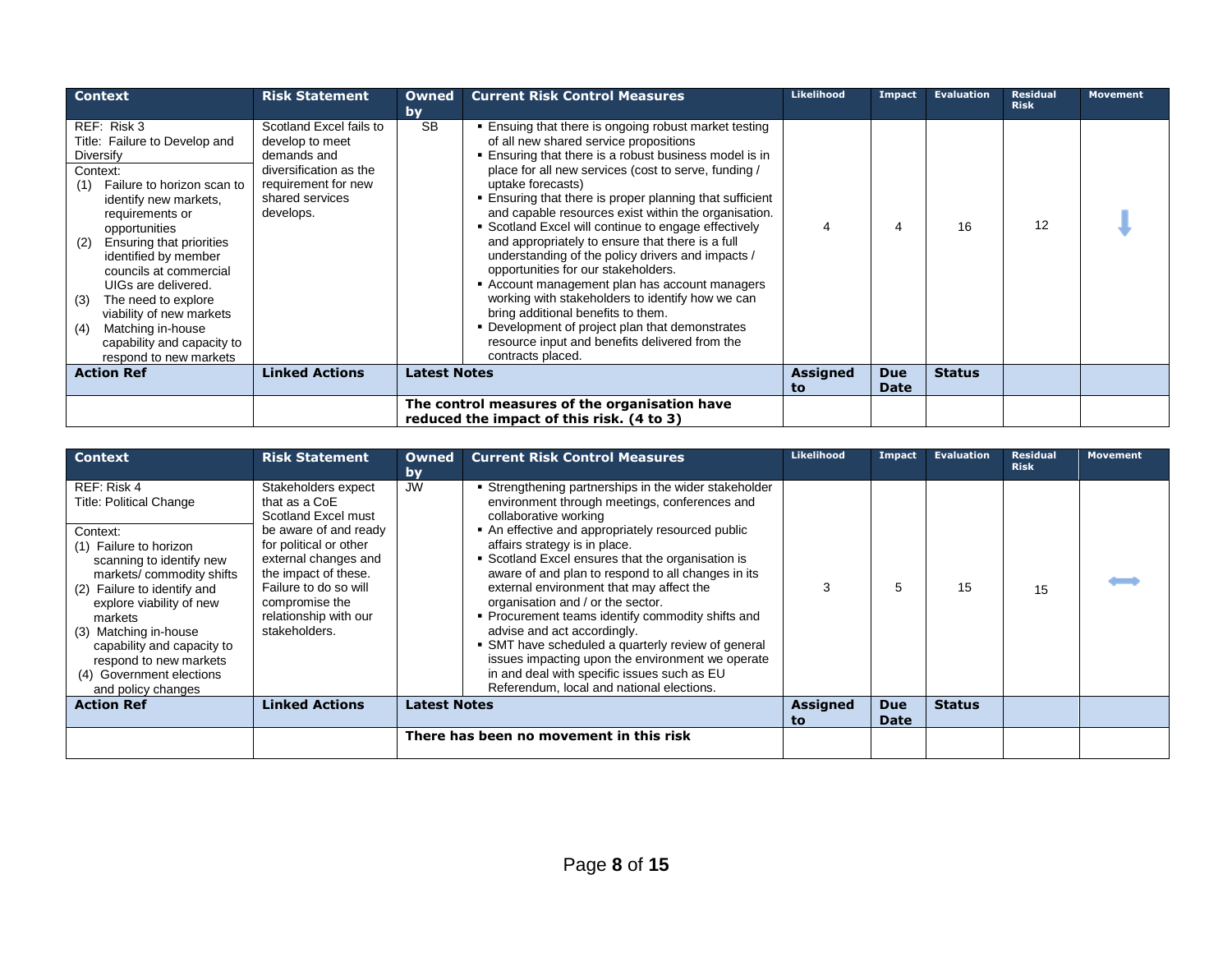| <b>Context</b>                                                                                                                                                                                                                                                              | <b>Risk Statement</b>                                                                                                                   | Owned<br>by         | <b>Current Risk Control Measures</b>                                                                                                                                                                                                                                                                                                                                                                                                                                                                                                                                                                                                                                           | Likelihood             | Impact                    | <b>Evaluation</b> | <b>Residual</b><br><b>Risk</b> | <b>Movement</b> |
|-----------------------------------------------------------------------------------------------------------------------------------------------------------------------------------------------------------------------------------------------------------------------------|-----------------------------------------------------------------------------------------------------------------------------------------|---------------------|--------------------------------------------------------------------------------------------------------------------------------------------------------------------------------------------------------------------------------------------------------------------------------------------------------------------------------------------------------------------------------------------------------------------------------------------------------------------------------------------------------------------------------------------------------------------------------------------------------------------------------------------------------------------------------|------------------------|---------------------------|-------------------|--------------------------------|-----------------|
| REF: Risk 5<br><b>Title: Supplier Failure</b><br>Context:<br>(1) Financial (and other)<br>factors impacting on<br>resilience of suppliers<br>(2) Negative reputational<br>results across the portfolio<br>from potential breach of<br>contract and / or supplier<br>failure | The failure of a service<br>provider could have<br>significant implications<br>for service provision<br>within member council<br>areas. | HC.                 | ■ Effective risk management is in place at<br>development and management of contracts<br>• Robust processes for monitoring the financial<br>stability of suppliers is carried out prior to award<br>and throughout the life of a contract<br>• Specific measures to meet the management of<br>Social Care contracts and these key areas of risk.<br>• Scotland Excel has a range of measures for<br>monitoring supplier resilience in addition to the<br>external financial monitoring tools used.<br>• To ensure robust financial evaluation and support<br>for teams the option to secure external advice for<br>review of financials for suppliers is being<br>implemented. | 3                      | 5                         | 15                | 15                             |                 |
| <b>Action Ref</b>                                                                                                                                                                                                                                                           | <b>Linked Actions</b>                                                                                                                   | <b>Latest Notes</b> |                                                                                                                                                                                                                                                                                                                                                                                                                                                                                                                                                                                                                                                                                | <b>Assigned</b><br>to. | <b>Due</b><br><b>Date</b> | <b>Status</b>     |                                |                 |
|                                                                                                                                                                                                                                                                             |                                                                                                                                         |                     | There has been no movement in this risk.                                                                                                                                                                                                                                                                                                                                                                                                                                                                                                                                                                                                                                       |                        |                           |                   |                                |                 |

| <b>Context</b>                                                                                                                             | <b>Risk Statement</b>                                                                                                                                                                                      | <b>Owned</b><br>bv  | <b>Current Risk Control Measures</b>                                                                                                                                                                                                                                                                                                                                                                                                                                                                                                                                                                                                                                                                      | <b>Likelihood</b>     | Impact                    | <b>Evaluation</b> | <b>Residual</b><br><b>Risk</b> | <b>Movement</b> |
|--------------------------------------------------------------------------------------------------------------------------------------------|------------------------------------------------------------------------------------------------------------------------------------------------------------------------------------------------------------|---------------------|-----------------------------------------------------------------------------------------------------------------------------------------------------------------------------------------------------------------------------------------------------------------------------------------------------------------------------------------------------------------------------------------------------------------------------------------------------------------------------------------------------------------------------------------------------------------------------------------------------------------------------------------------------------------------------------------------------------|-----------------------|---------------------------|-------------------|--------------------------------|-----------------|
| REF: Risk 6<br>Title: Failure to share<br>Information<br>Context:<br>(1) Lack of awareness of or<br>input to development of<br>frameworks. | Scotland Excel fails to<br>engage effectively with<br>stakeholders on<br>collaborative activities<br>and / or does not<br>make information<br>available to support<br>the use of contracts or<br>services. | HC                  | • Promotional materials including guides for buyers<br>and suppliers produced to help ensure informed<br>purchasing decisions.<br>. Quarterly meetings with stakeholders to support<br>training in the use of and development of content in<br>eCatalogues.<br>• Feedback is given at quarterly stakeholder<br>meetings on spend data including identification<br>where possible of "off contract spend".<br>• Use of agreed standard form of framework for<br>goods/services/social care and shared via the<br>intranet to ensure consistency in the methodology.<br>Appropriate stakeholders identified through the<br>procurement journey and actions from this used to<br>project manage the process. | $\mathfrak{p}$        |                           |                   | 6                              |                 |
| <b>Action Ref</b>                                                                                                                          | <b>Linked Actions</b>                                                                                                                                                                                      | <b>Latest Notes</b> |                                                                                                                                                                                                                                                                                                                                                                                                                                                                                                                                                                                                                                                                                                           | <b>Assigned</b><br>to | <b>Due</b><br><b>Date</b> | <b>Status</b>     |                                |                 |
|                                                                                                                                            |                                                                                                                                                                                                            |                     | The control measures of the organisation have<br>reduced the impact of this risk. (4 to 3)                                                                                                                                                                                                                                                                                                                                                                                                                                                                                                                                                                                                                |                       |                           |                   |                                |                 |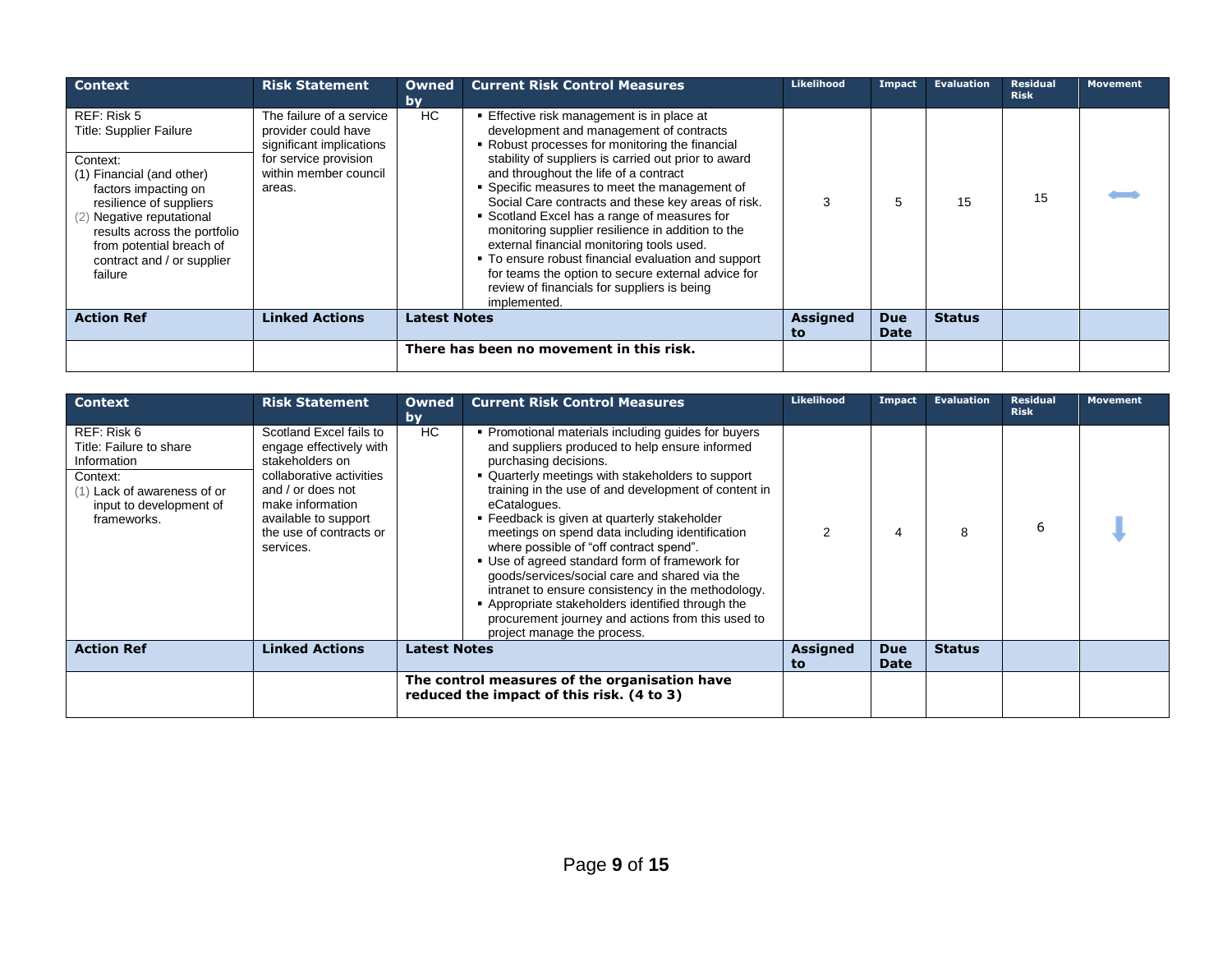| <b>Context</b>                                                                                                                                                                                                                                                                  | <b>Risk Statement</b>                                                                                                                                                                              | Owned<br>by         | <b>Current Risk Control Measures</b>                                                                                                                                                                                                                                                                                                                                                                                                                                                                                                                                                                                                                                                                                                                                                                                                                                                                                                                                                                                                                                                                                                                                                                         | Likelihood            | Impact                    | <b>Evaluation</b> | <b>Residual</b><br><b>Risk</b> | <b>Movement</b> |
|---------------------------------------------------------------------------------------------------------------------------------------------------------------------------------------------------------------------------------------------------------------------------------|----------------------------------------------------------------------------------------------------------------------------------------------------------------------------------------------------|---------------------|--------------------------------------------------------------------------------------------------------------------------------------------------------------------------------------------------------------------------------------------------------------------------------------------------------------------------------------------------------------------------------------------------------------------------------------------------------------------------------------------------------------------------------------------------------------------------------------------------------------------------------------------------------------------------------------------------------------------------------------------------------------------------------------------------------------------------------------------------------------------------------------------------------------------------------------------------------------------------------------------------------------------------------------------------------------------------------------------------------------------------------------------------------------------------------------------------------------|-----------------------|---------------------------|-------------------|--------------------------------|-----------------|
| REF: Risk 7<br><b>Title: Corporate Social</b><br>responsibility<br>Context:<br>(1) Ensure that where possible<br>community benefits can be<br>delivered as part of the<br>contract portfolio.<br>(2) Ethical sourcing of<br>products and supplies in<br>the whole supply chain. | Scotland Excel fails to<br>be an industry leader<br>in how it addresses<br>key aspects of<br>corporate social<br>responsibility with an<br>associated negative<br>impact upon our<br>stakeholders. | HC                  | • Management and reporting of Community Benefits<br>in place and being further developed with<br>stakeholders input.<br>Elected members receive updates as part of the<br>governance process on the range of community<br>benefits on frameworks.<br>• Scotland Excel has secured accreditation as a<br>Living Wage Employer and this will be used to raise<br>awareness with suppliers and stakeholders.<br>. Engagement with appropriate bodies such as the<br>British Association of Supported Employment to<br>encourage participation in frameworks.<br>Ethical sourcing strategies are provided by<br>suppliers as part of the tender process as a control<br>measure.<br>• Marketing actively promote the community benefits<br>in our contracts.<br>Anti Slavery legislation has been included and is<br>reviewed as part of our procurement strategy.<br>. The Sustainable procurement strategy has been<br>implemented which will reflect areas of work<br>already in use or in development.<br>• Community benefit requirements are issued to<br>suppliers at tender stage and a register of the<br>community benefits subsequently delivered will be<br>used to assist in future tender scoring. | 2                     | 4                         | 8                 | 6                              |                 |
| <b>Action Ref</b>                                                                                                                                                                                                                                                               | <b>Linked Actions</b>                                                                                                                                                                              | <b>Latest Notes</b> |                                                                                                                                                                                                                                                                                                                                                                                                                                                                                                                                                                                                                                                                                                                                                                                                                                                                                                                                                                                                                                                                                                                                                                                                              | <b>Assigned</b><br>to | <b>Due</b><br><b>Date</b> | <b>Status</b>     |                                |                 |
|                                                                                                                                                                                                                                                                                 |                                                                                                                                                                                                    |                     | The control measures of the organisation have<br>reduced the impact of this risk. (4 to 3)                                                                                                                                                                                                                                                                                                                                                                                                                                                                                                                                                                                                                                                                                                                                                                                                                                                                                                                                                                                                                                                                                                                   |                       |                           |                   |                                |                 |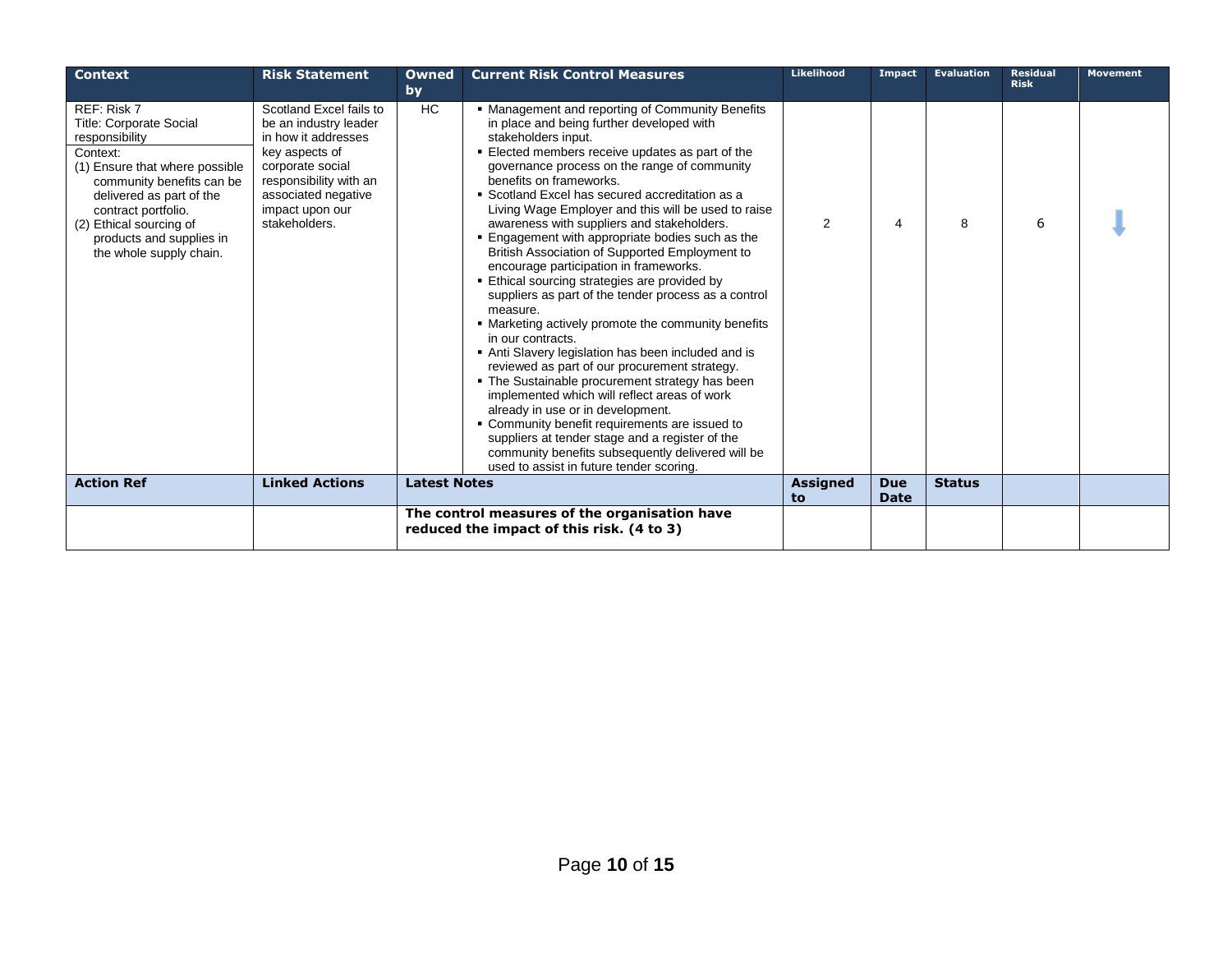| <b>Context</b>                                                                                                                                                                                                                                                                                                                                                                     | <b>Risk Statement</b>                                                                                                                                                                                                     | Owned<br>by         | <b>Current Risk Control Measures</b>                                                                                                                                                                                                                                                                                                                                                                                                                                                                                                                                                                                                                                                                                      | Likelihood            | Impact                    | <b>Evaluation</b> | <b>Residual</b><br><b>Risk</b> | Movement |
|------------------------------------------------------------------------------------------------------------------------------------------------------------------------------------------------------------------------------------------------------------------------------------------------------------------------------------------------------------------------------------|---------------------------------------------------------------------------------------------------------------------------------------------------------------------------------------------------------------------------|---------------------|---------------------------------------------------------------------------------------------------------------------------------------------------------------------------------------------------------------------------------------------------------------------------------------------------------------------------------------------------------------------------------------------------------------------------------------------------------------------------------------------------------------------------------------------------------------------------------------------------------------------------------------------------------------------------------------------------------------------------|-----------------------|---------------------------|-------------------|--------------------------------|----------|
| REF: Risk 8<br>Title: Financial Impact<br>Context:<br>(1) Website is a first point of<br>contact for many so must<br>be accurate and up to date<br>(2) More proactive use of<br>media to promote good<br>news stories<br>(3) Elected member<br>engagement and providing<br>them with information on<br>success / good news<br>stories to promote the<br>value of the organisation. | Failure to make<br>Scotland Excel the<br>procurement provider<br>of choice for<br>stakeholders through<br>proper awareness has<br>a financial impact for<br>the organisation and<br>for members in terms<br>of best value | <b>SB</b>           | • Promotional materials including guides for buyers<br>and suppliers produced.<br>• An update of the website has taken place and new<br>content will be added to ensure stakeholders are<br>informed and engage with the organisation<br>• Adopting the use of social media as appropriate to<br>engage effectively with stakeholders is currently<br>being evaluated.<br>• Stakeholder engagement exercise and ranking of<br>these stakeholders has resulted in a strategy<br>effective engagement.<br>• Regular PR updates and opportunities are<br>discussed and reviewed by the SMT as a regular<br>agenda item.<br>■ Wider elected member engagement is taking place,<br>through COSLA and other political meetings. | 3                     | 4                         | 12                | 8                              |          |
| <b>Action Ref</b>                                                                                                                                                                                                                                                                                                                                                                  | <b>Linked Actions</b>                                                                                                                                                                                                     | <b>Latest Notes</b> |                                                                                                                                                                                                                                                                                                                                                                                                                                                                                                                                                                                                                                                                                                                           | <b>Assigned</b><br>to | <b>Due</b><br><b>Date</b> | <b>Status</b>     |                                |          |
|                                                                                                                                                                                                                                                                                                                                                                                    |                                                                                                                                                                                                                           |                     | The control measures of the organisation have<br>reduced the likelihood of this risk. (3 to 2)                                                                                                                                                                                                                                                                                                                                                                                                                                                                                                                                                                                                                            |                       |                           |                   |                                |          |

| <b>Context</b>                                                                                                                                                                                                                                                                                                                                                            | <b>Risk Statement</b>                                                                                                                 | <b>Owned</b><br>bv  | <b>Current Risk Control Measures</b>                                                                                                                                                                                                                                                                                                                                                                                                                                                                                                     | Likelihood            | Impact                    | Evaluation    | <b>Residual</b><br><b>Risk</b> | <b>Movement</b> |
|---------------------------------------------------------------------------------------------------------------------------------------------------------------------------------------------------------------------------------------------------------------------------------------------------------------------------------------------------------------------------|---------------------------------------------------------------------------------------------------------------------------------------|---------------------|------------------------------------------------------------------------------------------------------------------------------------------------------------------------------------------------------------------------------------------------------------------------------------------------------------------------------------------------------------------------------------------------------------------------------------------------------------------------------------------------------------------------------------------|-----------------------|---------------------------|---------------|--------------------------------|-----------------|
| REF: Risk 9<br>Title: Crisis Management<br>Context:<br>(1) Website news and<br>information kept completely<br>up to date reflecting any<br>issues<br>Arrangements for dealing<br>(2)<br>with adverse publicity /<br>crisis management<br>(3) More proactive use of<br>media to manage news<br>stories<br>(4) Elected members must be<br>kept informed if issues<br>arise. | Scotland Excel is<br>faced with negative<br>publicity or a media<br>crisis which<br>compromises the<br>organisation's<br>stakeholders | <b>SB</b>           | • Procurement teams advise communications<br>colleagues of any issues which have the potential<br>for negative media interest, and plans are put in<br>place to deal with these proactively<br>• Scotland Excel make use of external specialists to<br>supplement in-house resources as required<br>■ Executive team have had media training to ensure<br>effective handling of any issues that may arise.<br>. New PR support has been secured and this will be<br>used to promote and manage media contacts in a<br>proactive mananer. | 3                     | 4                         | 12            | 9                              |                 |
| <b>Action Ref</b>                                                                                                                                                                                                                                                                                                                                                         | <b>Linked Actions</b>                                                                                                                 | <b>Latest Notes</b> |                                                                                                                                                                                                                                                                                                                                                                                                                                                                                                                                          | <b>Assigned</b><br>to | <b>Due</b><br><b>Date</b> | <b>Status</b> |                                |                 |
|                                                                                                                                                                                                                                                                                                                                                                           |                                                                                                                                       |                     | The control measures of the organisation have<br>reduced the impact of this risk. (4 to 3)                                                                                                                                                                                                                                                                                                                                                                                                                                               |                       |                           |               |                                |                 |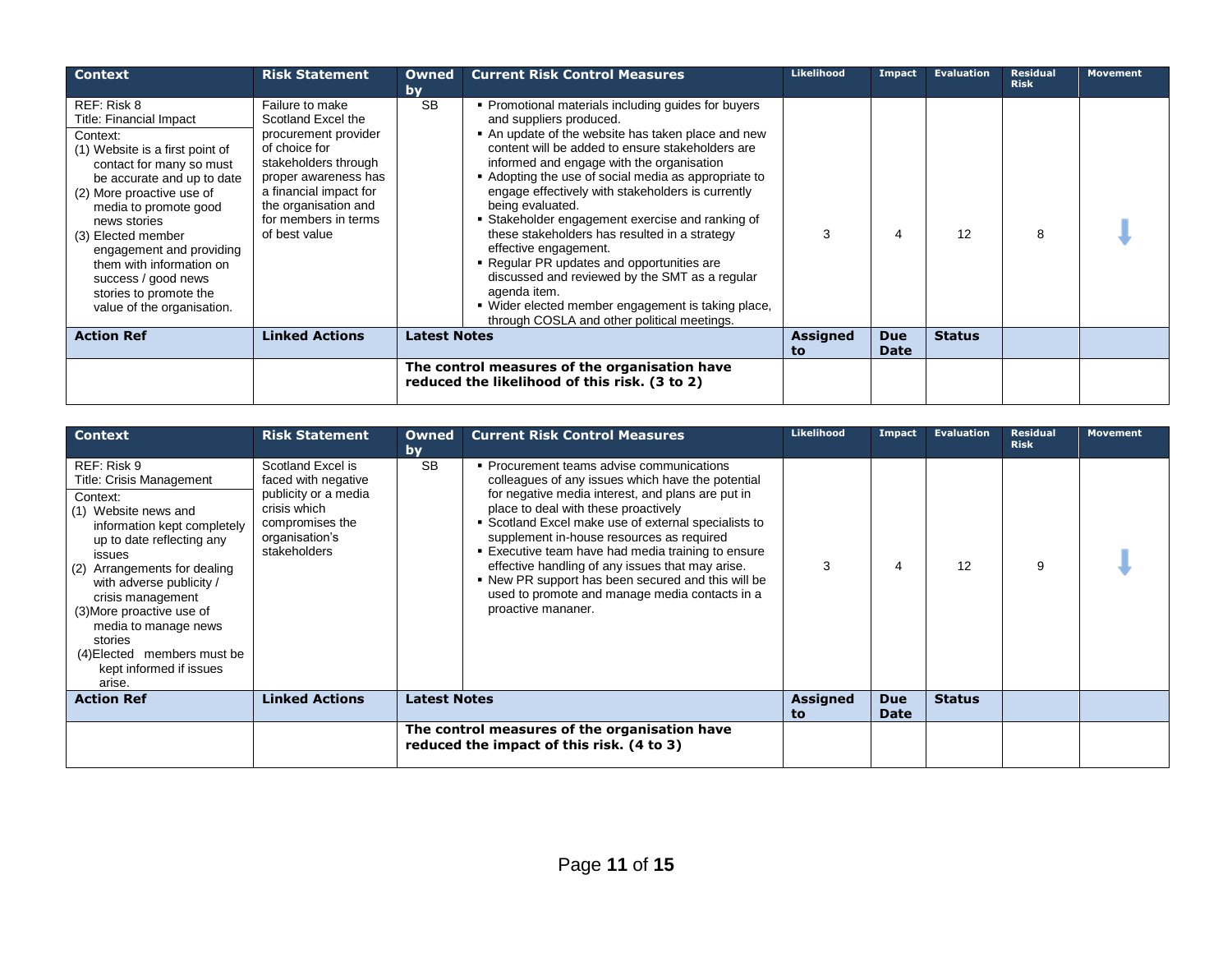| <b>Context</b>                                                                                                                                                                                                     | <b>Risk Statement</b>                                                                                                                                                                            | <b>Owned</b><br>bv  | <b>Current Risk Control Measures</b>                                                                                                                                                                                                                                                                                                                                                                                                                                                                                                                                                                        | Likelihood            | Impact                    | <b>Evaluation</b> | <b>Residual</b><br><b>Risk</b> | <b>Movement</b> |
|--------------------------------------------------------------------------------------------------------------------------------------------------------------------------------------------------------------------|--------------------------------------------------------------------------------------------------------------------------------------------------------------------------------------------------|---------------------|-------------------------------------------------------------------------------------------------------------------------------------------------------------------------------------------------------------------------------------------------------------------------------------------------------------------------------------------------------------------------------------------------------------------------------------------------------------------------------------------------------------------------------------------------------------------------------------------------------------|-----------------------|---------------------------|-------------------|--------------------------------|-----------------|
| REF: Risk 10<br><b>Title: Policy Challenges</b><br>Context:<br>Implementation of<br>(1)<br>stakeholder policy in<br>contracts<br>Ethical sourcing of<br>(2)<br>products and supplies in<br>the whole supply chain. | Scotland Excel has to<br>meet the obligation to<br>deliver on policy<br>objectives for Joint<br>Committee members.<br>There is a risk to<br>credibility and<br>reputation if this is not<br>met. | HC                  | • Contract governance process ensures that<br>appropriate steps are taken to drive ethical<br>sourcing within framework agreements.<br>• Sound supplier management is in place and<br>regular meetings to ensure contractual<br>commitments are met.<br>. End users are clear on options when making<br>purchasing decisions for example "fair-trade"<br>options that are available in contracts.<br>• Procurement teams advise communications<br>colleagues of any social benefits which have the<br>potential for a positive media interest, and plans<br>are put in place to deal with these proactively |                       |                           | 8                 | 8                              |                 |
| <b>Action Ref</b>                                                                                                                                                                                                  | <b>Linked Actions</b>                                                                                                                                                                            | <b>Latest Notes</b> |                                                                                                                                                                                                                                                                                                                                                                                                                                                                                                                                                                                                             | <b>Assigned</b><br>to | <b>Due</b><br><b>Date</b> | <b>Status</b>     |                                |                 |
|                                                                                                                                                                                                                    |                                                                                                                                                                                                  |                     | The control measures of the organisation have<br>reduced the impact of this risk. (5 to 4)                                                                                                                                                                                                                                                                                                                                                                                                                                                                                                                  |                       |                           |                   |                                |                 |

| <b>Context</b>                                                                                                                                                                                                                                | <b>Risk Statement</b>                                                                                                                                                                                 | <b>Owned</b><br>by  | <b>Current Risk Control Measures</b>                                                                                                                                                                                                                                                                                                                                                                                                                                                                                            | Likelihood            | Impact                    | <b>Evaluation</b> | <b>Residual</b><br><b>Risk</b> | <b>Movement</b> |
|-----------------------------------------------------------------------------------------------------------------------------------------------------------------------------------------------------------------------------------------------|-------------------------------------------------------------------------------------------------------------------------------------------------------------------------------------------------------|---------------------|---------------------------------------------------------------------------------------------------------------------------------------------------------------------------------------------------------------------------------------------------------------------------------------------------------------------------------------------------------------------------------------------------------------------------------------------------------------------------------------------------------------------------------|-----------------------|---------------------------|-------------------|--------------------------------|-----------------|
| REF: Risk 11<br>Title: Long Term Sustainability<br>Context:<br>(1) Financial sustainability<br>• Need to attract resources<br>• Council budget cuts<br>• Potential for national<br>organisations / local<br>government withdrawing<br>support | There are a range of<br>factors in the<br>organisation's<br>business context that<br>if not addressed<br>effectively could<br>impact on the longer<br>term sustainability of<br><b>Scotland Excel</b> | <b>JW</b>           | Identifying new opportunities to provide additional<br>chargeable services based on customer demand<br>Developing and implementing transparent budget<br>management procedures<br>Ongoing robust market testing of all new shared<br>service propositions<br>Ensure ongoing robust business model is in place<br>for all new services (cost to serve, funding/uptake<br>forecasts)<br>The organisation has developed a number of<br>projects to offer new services which will greatly<br>increase the benefits to stakeholders. | $\overline{4}$        | 5                         | 20                | 15                             |                 |
| <b>Action Ref</b>                                                                                                                                                                                                                             | Linked Actions                                                                                                                                                                                        | <b>Latest Notes</b> |                                                                                                                                                                                                                                                                                                                                                                                                                                                                                                                                 | <b>Assigned</b><br>to | <b>Due</b><br><b>Date</b> | <b>Status</b>     |                                |                 |
|                                                                                                                                                                                                                                               |                                                                                                                                                                                                       |                     | The control measures of the organisation have<br>reduced the likelihood of this risk. (4 to 3)                                                                                                                                                                                                                                                                                                                                                                                                                                  |                       |                           |                   |                                |                 |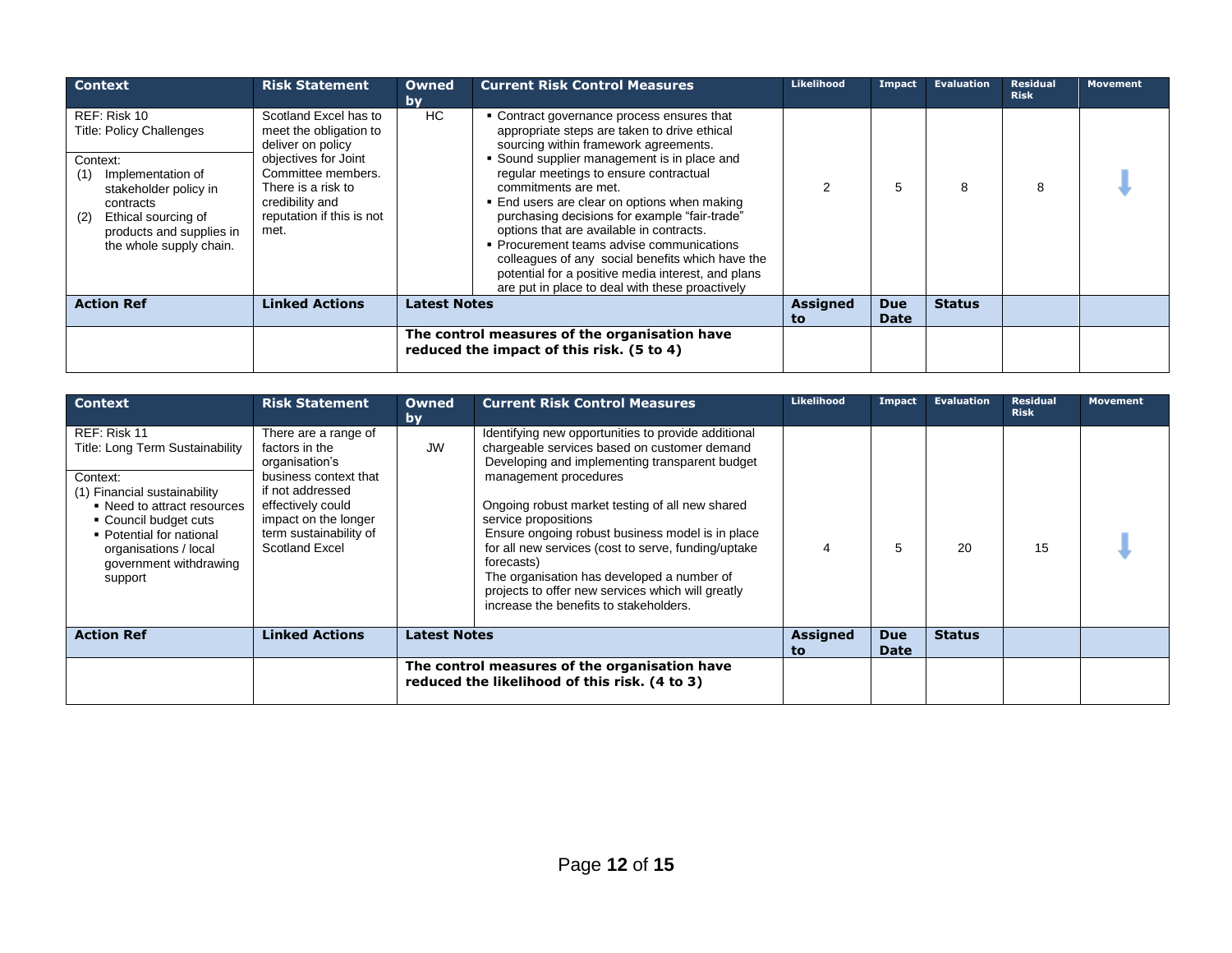| <b>Context</b>                                                                                                                                                                                                                                                                                                                                                                                                                                    | <b>Risk Statement</b>                                                                                                                                                                        | Owned<br>by         | <b>Current Risk Control Measures</b>                                                                                                                                                                                                                                                                                                                                                                                                                                                                                               | <b>Likelihood</b>     | <b>Impact</b>             | <b>Evaluation</b> | <b>Residual</b><br><b>Risk</b> | <b>Movement</b> |
|---------------------------------------------------------------------------------------------------------------------------------------------------------------------------------------------------------------------------------------------------------------------------------------------------------------------------------------------------------------------------------------------------------------------------------------------------|----------------------------------------------------------------------------------------------------------------------------------------------------------------------------------------------|---------------------|------------------------------------------------------------------------------------------------------------------------------------------------------------------------------------------------------------------------------------------------------------------------------------------------------------------------------------------------------------------------------------------------------------------------------------------------------------------------------------------------------------------------------------|-----------------------|---------------------------|-------------------|--------------------------------|-----------------|
| REF: Risk 12<br>Title: Staff Recruitment and<br>Retention<br>Context:<br>(1) Demand in the market for<br>Procurement staff makes<br>recruiting and retaining<br>staff problematic.<br>(2) Lack of flexibility in pay<br>structures due to tie in with<br>Renfrewshire Council<br>makes retaining staff<br>problematic.<br>(3) Perception of procurement<br>staff as lacking experience<br>creates lack of confidence<br>amongst our stakeholders. | <b>Scotland Excel</b><br>encounters problems<br>in recruiting and<br>retaining staff of<br>suitable skill, quality<br>and experience to<br>meet the agreed<br>contract delivery<br>schedule. | <b>JW</b>           | • Organisational development strategy is being<br>created as part of the transformation programme<br>• Opportunity to formalise our new talent<br>development activities into three year rolling<br>strategy<br>• Refresh of employer branding and implementation<br>of social media based recruitment advertising has<br>been used to engage with a wider audience of<br>potential staff.<br>• There is an ongoing review of the organisation's<br>recruitment strategy to ensure that any changes in<br>the market are addressed |                       | 5                         | 20                | 15                             |                 |
| <b>Action Ref</b>                                                                                                                                                                                                                                                                                                                                                                                                                                 | <b>Linked Actions</b>                                                                                                                                                                        | <b>Latest Notes</b> |                                                                                                                                                                                                                                                                                                                                                                                                                                                                                                                                    | <b>Assigned</b><br>to | <b>Due</b><br><b>Date</b> | <b>Status</b>     |                                |                 |
|                                                                                                                                                                                                                                                                                                                                                                                                                                                   |                                                                                                                                                                                              |                     | The control measures of the organisation have<br>reduced the likelihood of this risk. (4 to 3)                                                                                                                                                                                                                                                                                                                                                                                                                                     |                       |                           |                   |                                |                 |

| <b>Context</b>                                                                                                                                                                                                                                                                                                                 | <b>Risk Statement</b>                                                                                                                                            | Owned<br>by         | <b>Current Risk Control Measures</b>                                                                                                                                                                                                                                                                                                                                                                                                                                                                                                                                                                                                                                                                                                                              | Likelihood     | Impact                    | <b>Evaluation</b> | <b>Residual</b><br><b>Risk</b> | <b>Movement</b> |
|--------------------------------------------------------------------------------------------------------------------------------------------------------------------------------------------------------------------------------------------------------------------------------------------------------------------------------|------------------------------------------------------------------------------------------------------------------------------------------------------------------|---------------------|-------------------------------------------------------------------------------------------------------------------------------------------------------------------------------------------------------------------------------------------------------------------------------------------------------------------------------------------------------------------------------------------------------------------------------------------------------------------------------------------------------------------------------------------------------------------------------------------------------------------------------------------------------------------------------------------------------------------------------------------------------------------|----------------|---------------------------|-------------------|--------------------------------|-----------------|
| REF: Risk 13<br>Title: Legislative Changes<br>Context:<br>(1) Procurement Reform<br>(Scotland)Bill<br>(2) Changes to EU and UK<br>procurement legislation<br>(3) Consultation on the<br><b>Community Empowerment</b><br>(Scotland) Bill<br>(4) Personalisation and self<br>directed support legislation<br>(individual choice) | Legislative changes<br>can impact on the<br>organisation and its<br>stakeholders creating<br>challenges for the<br>organisation to<br>respond to and<br>address. | HC                  | • Active participation in various groups and boards<br>influencing policy and direction of travel.<br>• Regular attendance for key staff at appropriate<br>training and policy seminars.<br>• Working in partnership with key industry / service /<br>professional groups to manage service development<br>and delivery in line with legislative changes.<br>• Ongoing cross sector working to encourage sharing<br>of best practice and reduction of duplication where<br>possible.<br>• Positive engagement with elected members<br>• "Job Specification" and information packs prepared<br>to ensure that new members of the Joint Committee<br>are aware of the role, the organisation and<br>processes.<br>• Horizon scanning for future legislative changes | 4              | 4                         | 12                | 16                             |                 |
| <b>Action Ref</b>                                                                                                                                                                                                                                                                                                              | <b>Linked Actions</b>                                                                                                                                            | <b>Latest Notes</b> |                                                                                                                                                                                                                                                                                                                                                                                                                                                                                                                                                                                                                                                                                                                                                                   | Assigned<br>to | <b>Due</b><br><b>Date</b> | <b>Status</b>     |                                |                 |
|                                                                                                                                                                                                                                                                                                                                |                                                                                                                                                                  |                     | There has been an increase in the likelihood of this<br>risk due to changes in legislation. (3 to 4)                                                                                                                                                                                                                                                                                                                                                                                                                                                                                                                                                                                                                                                              |                |                           |                   |                                |                 |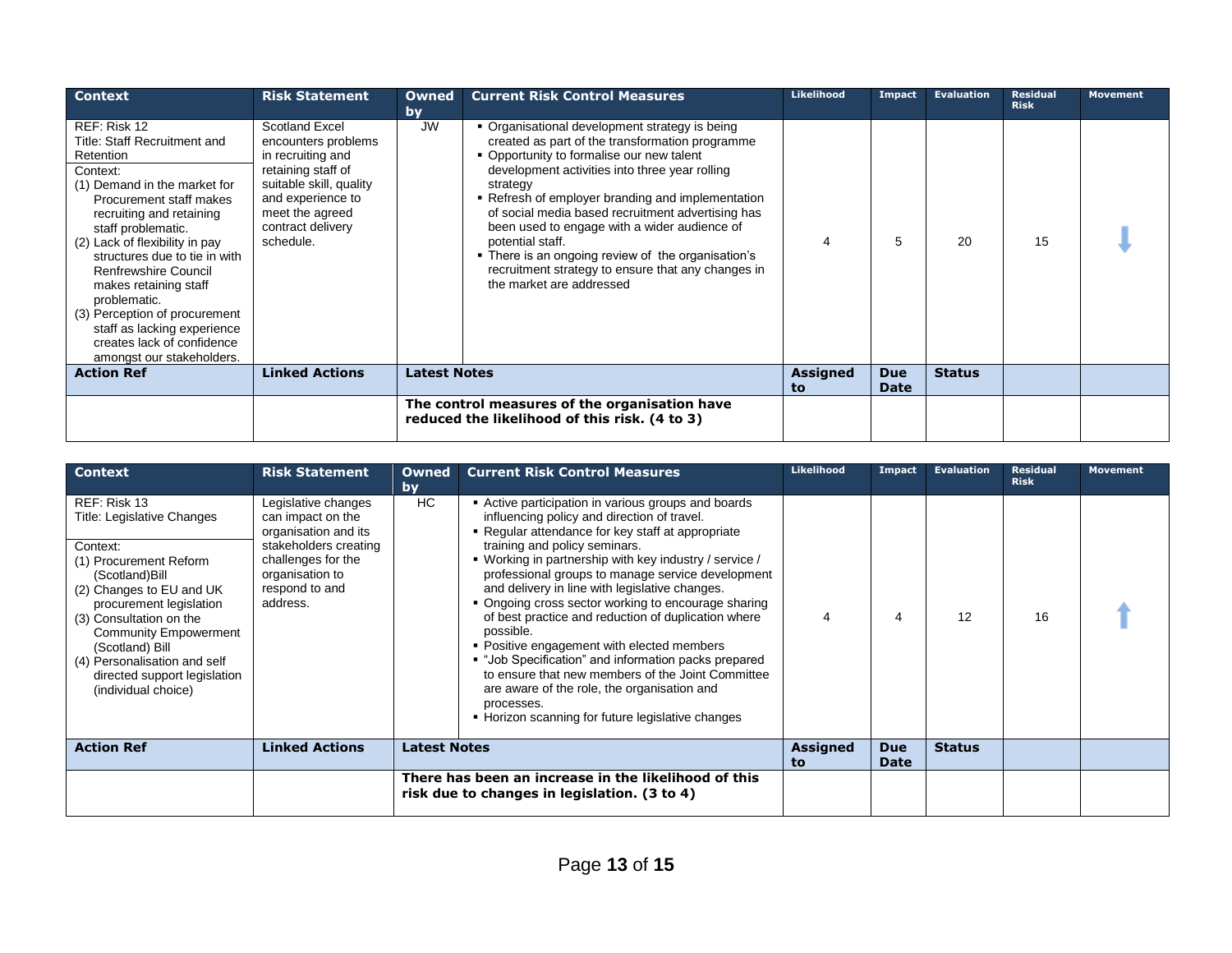| <b>Context</b>                                                                                                                                                                             | <b>Risk Statement</b>                                                                                                                                                                                       | <b>Owned</b><br>by  | <b>Current Risk Control Measures</b>                                                                                                                                                                                                                                                                                                                                                                                                                                                                                          | <b>Likelihood</b>     | Impact                    | <b>Evaluation</b> | <b>Residual</b><br><b>Risk</b> | <b>Movement</b> |
|--------------------------------------------------------------------------------------------------------------------------------------------------------------------------------------------|-------------------------------------------------------------------------------------------------------------------------------------------------------------------------------------------------------------|---------------------|-------------------------------------------------------------------------------------------------------------------------------------------------------------------------------------------------------------------------------------------------------------------------------------------------------------------------------------------------------------------------------------------------------------------------------------------------------------------------------------------------------------------------------|-----------------------|---------------------------|-------------------|--------------------------------|-----------------|
| REF: Risk 14<br><b>Title: Business Continuity</b><br>Context:<br>(1) Loss of staff (many staff or<br>key individuals)<br>(2) Loss of facilities<br>(3) Loss of systems<br>(4) Loss of data | Scotland Excel does<br>not adequately<br>prepare for a range of<br>scenarios to ensure<br>business continuity<br>then there is a risk of<br>service disruption with<br>associated impact to<br>stakeholders | <b>SB</b>           | • There is regular Scenario planning carried out<br>together with Horizon scanning with the Senior<br>Management Team<br>. Full review of IT services carried out to ensure that<br>options for working off site to facilitate maintenance<br>of service delivery and business continuity<br>• Succession planning is a key part of the<br>organisations new organisational development<br>plan.<br>• IT work to migrate from the Renfrewshire IT system<br>giving greater flexibility and business continuity<br>confidence. | 4                     | 5                         | 20                | 15                             |                 |
| <b>Action Ref</b>                                                                                                                                                                          | <b>Linked Actions</b>                                                                                                                                                                                       | <b>Latest Notes</b> |                                                                                                                                                                                                                                                                                                                                                                                                                                                                                                                               | <b>Assigned</b><br>to | <b>Due</b><br><b>Date</b> | <b>Status</b>     |                                |                 |
|                                                                                                                                                                                            |                                                                                                                                                                                                             |                     | The control measures of the organisation have<br>reduced the likelihood of this risk. (4 to 3)                                                                                                                                                                                                                                                                                                                                                                                                                                |                       |                           |                   |                                |                 |

| <b>Context</b>                                                                                                                                                                                                                                                              | <b>Risk Statement</b>                                                                                                                | <b>Owned</b><br>by                                                                                                   | <b>Current Risk Control Measures</b>                                                                                                                                                                                                                                                                                                                                                                                                                            | <b>Likelihood</b>     | Impact                    | <b>Evaluation</b> | <b>Residual</b><br><b>Risk</b> | <b>Movement</b> |
|-----------------------------------------------------------------------------------------------------------------------------------------------------------------------------------------------------------------------------------------------------------------------------|--------------------------------------------------------------------------------------------------------------------------------------|----------------------------------------------------------------------------------------------------------------------|-----------------------------------------------------------------------------------------------------------------------------------------------------------------------------------------------------------------------------------------------------------------------------------------------------------------------------------------------------------------------------------------------------------------------------------------------------------------|-----------------------|---------------------------|-------------------|--------------------------------|-----------------|
| REF: Risk 15<br><b>Title: Political Change</b><br>Context:<br>Changes in make-up of<br>Joint Committee impact<br>upon the future direction<br>of the organisation.<br>Brexit is an unknown<br>2.<br>quantity and implications<br>for procurement will<br>create uncertainty | Political change<br>impacts upon the<br>governance of<br>Scotland Excel and<br>may change the<br>emphasis of its future<br>delivery. | <b>JW</b>                                                                                                            | Briefing papers prepared by the Scottish<br>Government and Improvement Service shared<br>across the Senior Management team on the<br>implications of Brexit<br>• Horizon scanning highlights potential changes in the<br>political agenda that may impact upon future<br>frameworks allowing time to address these.<br>Scotland Excel has established links with Civil<br>Servants, MSPs and Ministers<br>And has effective political engagement at all levels. | 5                     | 5                         | 25                | 16                             |                 |
| <b>Action Ref</b>                                                                                                                                                                                                                                                           | <b>Linked Actions</b>                                                                                                                | <b>Latest Notes</b>                                                                                                  |                                                                                                                                                                                                                                                                                                                                                                                                                                                                 | <b>Assigned</b><br>to | <b>Due</b><br><b>Date</b> | <b>Status</b>     |                                |                 |
|                                                                                                                                                                                                                                                                             |                                                                                                                                      | The control measures of the organisation have<br>reduced both the impact and likelihood of of this<br>risk. (4 to 4) |                                                                                                                                                                                                                                                                                                                                                                                                                                                                 |                       |                           |                   |                                |                 |